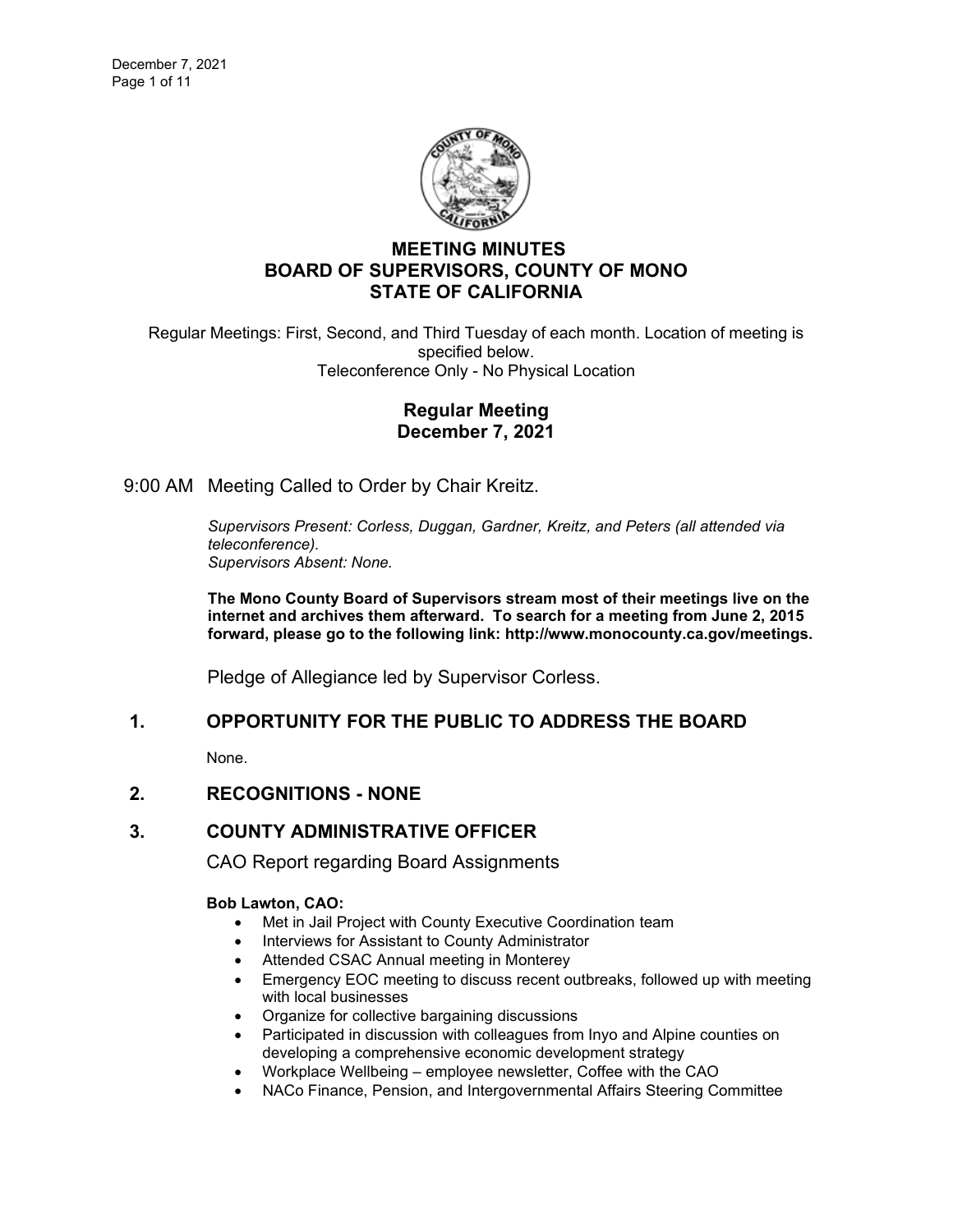## **4. DEPARTMENT/COMMISSION REPORTS**

#### **Nate Greenberg, IT Director:**

• Redistricting update – website has a new button with direct link to new application providing side-by-side analysis of six alternative maps

### **Tony Dublino, Director of Public Works:**

- Roads Division recreation on Virginia Lakes Road
- Application for Saddlebag Lake Road project
- Solid Waste negotiations complete with proposers, agendized for December 21

#### **Justin Nalder, Solid Waste Superintendent:**

• ESJPA – representative for Mono County on ad hoc limited term legislative committee

# **5. CONSENT AGENDA**

(All matters on the consent agenda are to be approved on one motion unless a board member requests separate action on a specific item.)

## **A. [Board Minutes](https://agenda.mono.ca.gov/AgendaWeb/CoverSheet.aspx?ItemID=13742&MeetingID=811)**

Departments: Clerk of the Board

Approval of the Board Minutes from the October and November 2021 meetings.

### **Action:**

1) Approve the Board Minutes from the Regular Meeting on October 19, 2021.

2) Approve the Board Minutes from the Regular Meeting on November 2, 2021.

3) Approve the Board Minutes from the Special Meeting on November 8, 2021.

4) Approve the Board Minutes from the Regular Meeting on November 9, 2021.

**Gardner motion. Corless seconded. Vote: 5 yes, 0 no M21-255**

## **B. [Monthly Treasury Transaction Report](https://agenda.mono.ca.gov/AgendaWeb/CoverSheet.aspx?ItemID=13755&MeetingID=811)**

Departments: Finance

Treasury Transaction Report for the month ending 10/31/2021.

**Action:** Approve the Treasury Transaction Report for the month ending 10/31/2021.

**Gardner motion. Corless seconded.**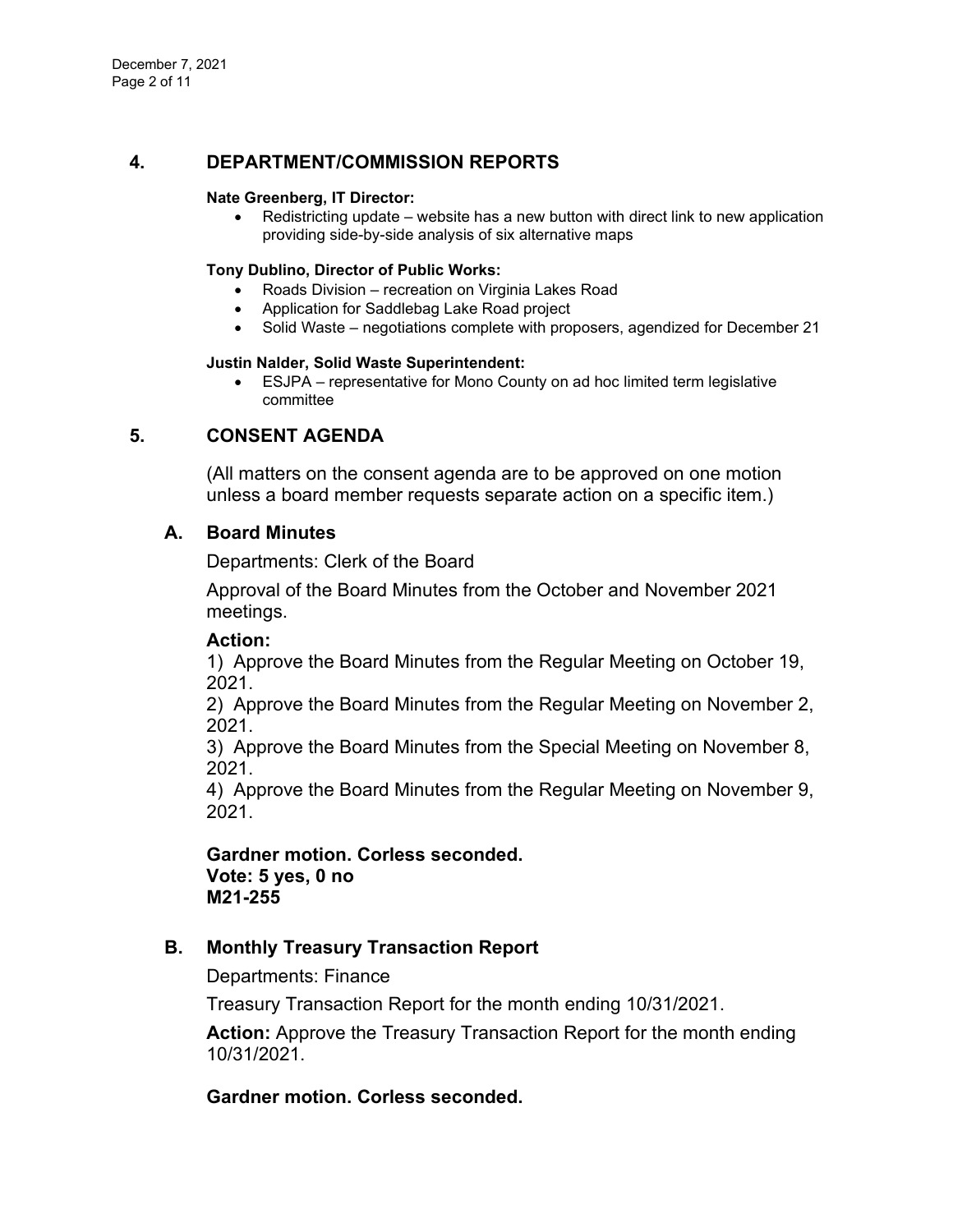**Vote: 5 yes, 0 no M21-256**

## **C. Reappointment - [Economic Development, Tourism & Film](https://agenda.mono.ca.gov/AgendaWeb/CoverSheet.aspx?ItemID=13774&MeetingID=811)  [Commission](https://agenda.mono.ca.gov/AgendaWeb/CoverSheet.aspx?ItemID=13774&MeetingID=811)**

Departments: Economic Development

Reappointment of Sarah Walsh (District 3) to the Mono County Economic Development, Tourism & Film Commission (EDTFC) for a 4-year term ending November 22, 2025.

**Action:** Reappoint Sarah Walsh to the Mono County Economic Development, Tourism & Film Commission for a four-year term from November 22, 2021 to November 22, 2025.

**Gardner motion. Corless seconded. Vote: 5 yes, 0 no M21-257**

## **D. [Women, Infants and Children \(WIC\) Contract Amendment](https://agenda.mono.ca.gov/AgendaWeb/CoverSheet.aspx?ItemID=13749&MeetingID=811)**

Departments: Public Health

Proposed Standard Agreement Amendment with California Department of Public Health (CDPH) Women, Infants, and Children (WIC) Program pertaining to Contract #19-10162, A02.

**Action:** Approve County entry into proposed contract amendment and authorize Board Chair to execute said contract on behalf of the County by signing one (1) copy of Standard Agreement Amendment (STD 213A).

**Gardner motion. Corless seconded. Vote: 5 yes, 0 no M21-258**

## **E. Summary Road Vacation – [Excess Right-of-Way Abutting Paradise](https://agenda.mono.ca.gov/AgendaWeb/CoverSheet.aspx?ItemID=13759&MeetingID=811)  [Shores and Highway 182](https://agenda.mono.ca.gov/AgendaWeb/CoverSheet.aspx?ItemID=13759&MeetingID=811)**

Departments: Public Works

Proposed resolution Summary Road Vacation – Excess Right-of-Way Abutting Paradise Shores and Highway 182.

## **Action:**

1) Adopt Resolution No. R21-81, "A Resolution of the Mono County Board of Supervisors for Summary Vacation of Excess Right-of-Way Abutting Paradise Shores and Highway 182 in Bridgeport, Ca."; and,

2) Direct the Clerk of the Board to record a certified copy of the fully executed Resolution with the County Recorder; and,

3) Find that the above action is categorically exempt from the California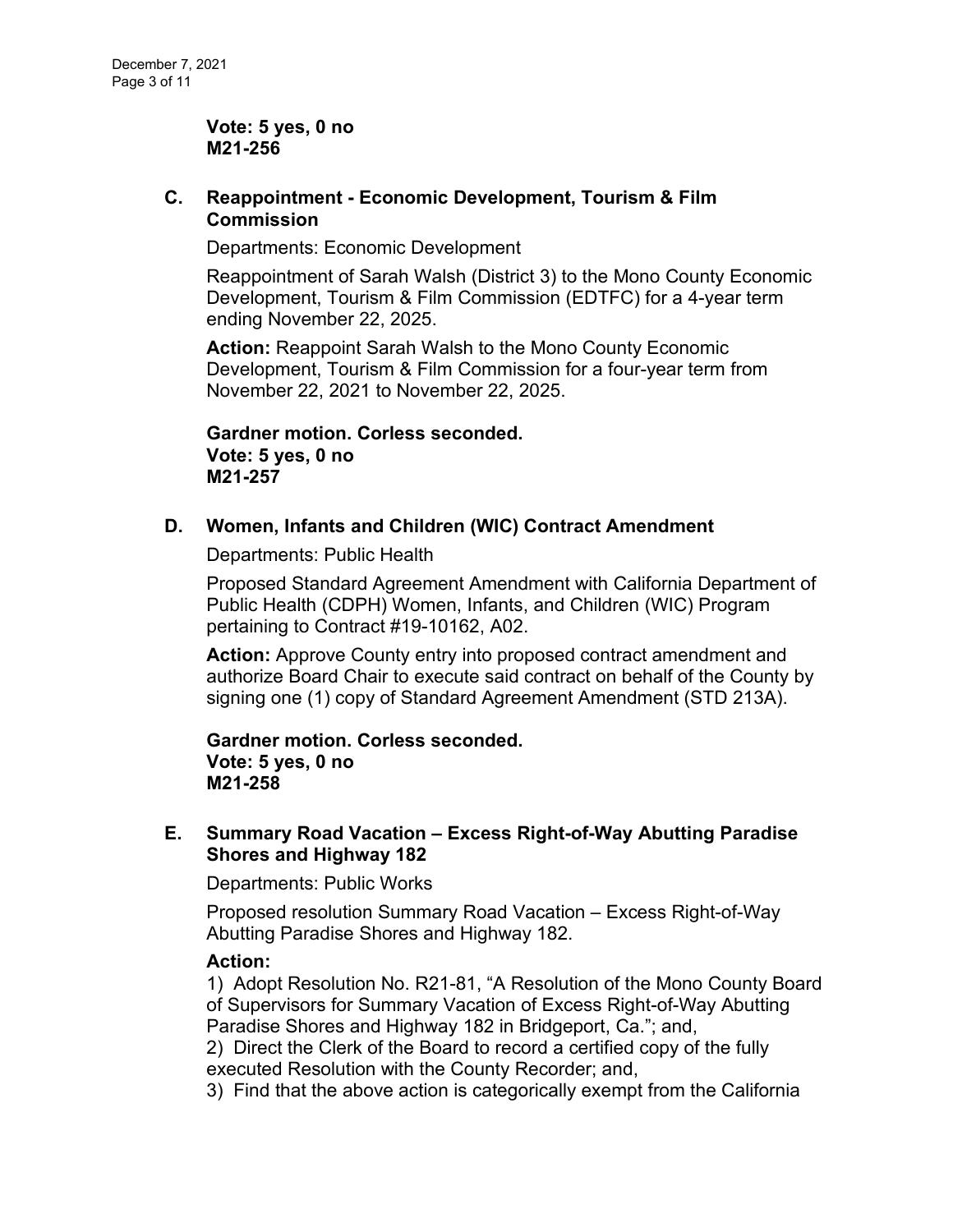Environmental Quality Act (CEQA) pursuant to 14 CCR §15305 as a Class 1 Exemption for "Existing Facilities" and direct the County Engineer to file a Notice of Exemption for the project consistent with 14 CCR §15062.

**Gardner motion. Duggan seconded. Vote: 4 yes, 0 no, 1 abstain R21-81**

**Supervisor Peters:**

• Own property adjacent to Paradise Shores Report and will be abstaining from vote

### **F. [Mono County Child Care Council Amended Bylaws](https://agenda.mono.ca.gov/AgendaWeb/CoverSheet.aspx?ItemID=13761&MeetingID=811)**

Departments: Mono County Child Care Council

The Board of Supervisors is required by law to remain involved in the processes and procedures of the local child care and development planning council (Mono County Child Care Council). As part of its involvement, the Board appoints members to the Council and reviews the Council's By-Laws. The Council has recently amended its By-laws to reflect recent changes in law and is seeking Board review and approval of those amendments.

**Action:** Approve amended Mono County Child Care Council Bylaws.

**Gardner motion. Corless seconded. Vote: 5 yes, 0 no M21-259**

## **6. CORRESPONDENCE RECEIVED**

Direction may be given to staff regarding, and/or the Board may discuss, any item of correspondence listed on the agenda.

*The Board acknowledged receipt of the correspondence.*

### **A. [Letter from Josh Rhodes Acknowledging Public Works Employee](https://agenda.mono.ca.gov/AgendaWeb/CoverSheet.aspx?ItemID=13783&MeetingID=811)  [John Hauter](https://agenda.mono.ca.gov/AgendaWeb/CoverSheet.aspx?ItemID=13783&MeetingID=811)**

A letter from Mono County resident Josh Rhodes acknowledging Public Works employee John Hauter for his work at the Chalfant and Benton Parks.

#### **Supervisor Duggan:**

• Thanked John Hauter and his team for their work

### **Supervisor Corless:**

- Thanks to John and other members of facilities team
- **B. [Letter from California Department of Child Support Services](https://agenda.mono.ca.gov/AgendaWeb/CoverSheet.aspx?ItemID=13786&MeetingID=811)  [Regarding System Outages](https://agenda.mono.ca.gov/AgendaWeb/CoverSheet.aspx?ItemID=13786&MeetingID=811)**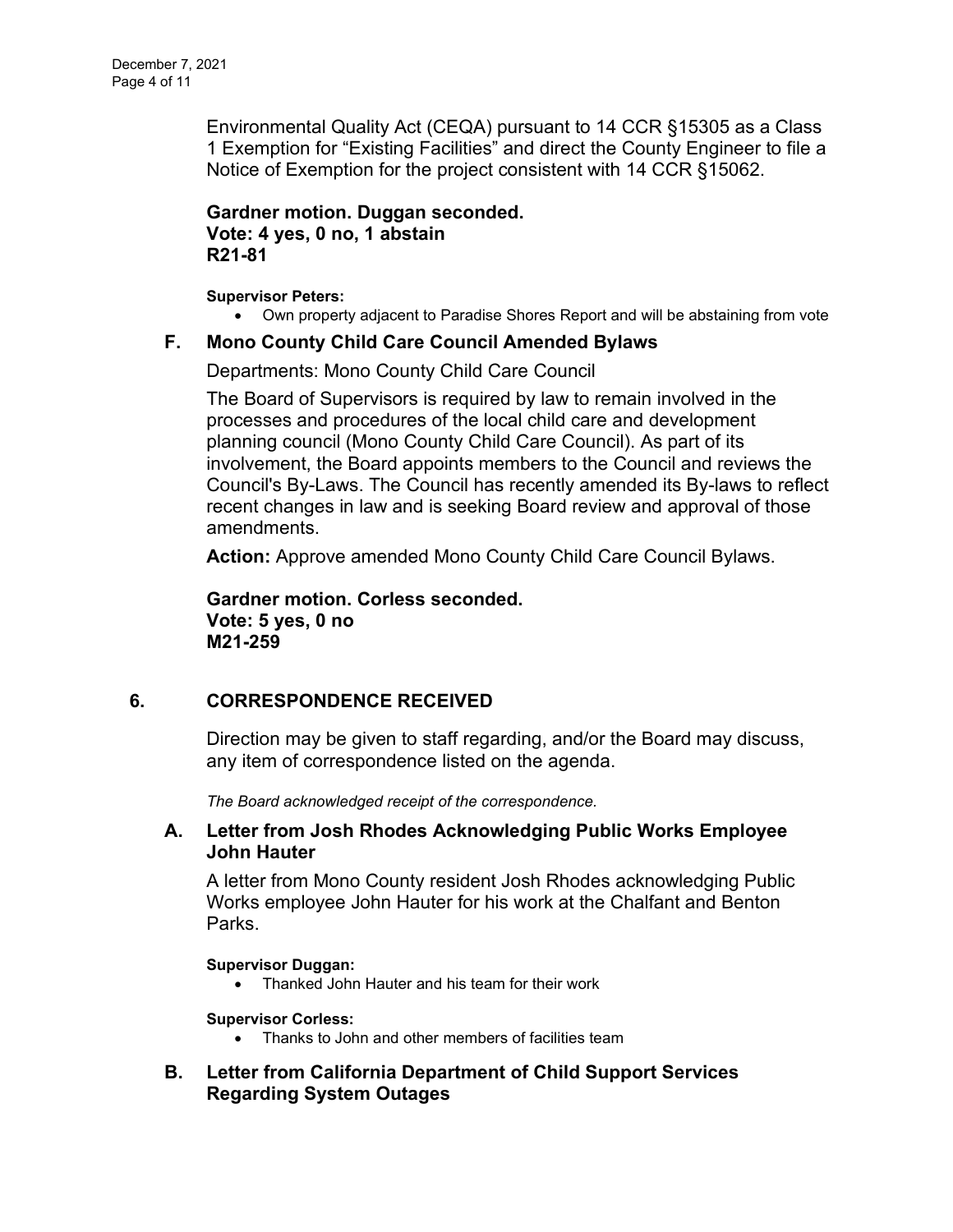A letter from California Department of Child Support Services regarding system outages causing online resources commonly used by the courts and the local child support agencies to be intermittently unavailable.

# **C. [Application for Alcoholic Beverage License -](https://agenda.mono.ca.gov/AgendaWeb/CoverSheet.aspx?ItemID=13788&MeetingID=811) Rhino's Bar and Grill**

An application to the State of California Department of Alcoholic Beverage Control for Alcoholic Beverage License by S. KEYSER COMPANY doing business as RHINO'S BAR & GRILL located at 226 MAIN ST, BRIDGEPORT, CA 93517.

## **D. [Letter from California Governor's Office of Emergency Services \(Cal](https://agenda.mono.ca.gov/AgendaWeb/CoverSheet.aspx?ItemID=13790&MeetingID=811)  [OES\) Regarding Mono County's California Disaster Assistance Act](https://agenda.mono.ca.gov/AgendaWeb/CoverSheet.aspx?ItemID=13790&MeetingID=811)  [Request](https://agenda.mono.ca.gov/AgendaWeb/CoverSheet.aspx?ItemID=13790&MeetingID=811)**

California Governor's Office of Emergency Services (Cal OES) response letter regarding Mono County's request for financial assistance from the California Disaster Assistance Act for the Mountain View Fire.

### **Supervisor Peters:**

• Thank you to everyone involved

## **E. [Letter from Lee Vining Chamber of Commerce to Regional Forester](https://agenda.mono.ca.gov/AgendaWeb/CoverSheet.aspx?ItemID=13796&MeetingID=811)  [Eberlien Regarding 2021 Forest Closures](https://agenda.mono.ca.gov/AgendaWeb/CoverSheet.aspx?ItemID=13796&MeetingID=811)**

A letter from the Lee Vining Chamber of Commerce to Regional Forester Eberlien regarding the September 2021 forest closures.

### **Supervisor Corless:**

• This has come up in regional groups – CSAC, RCRC. Suggestion that we develop a plan/suggested proposal for handling forest closures and work with region

## **7. REGULAR AGENDA - MORNING**

## **A. [Mono County Film Commission and Inyo National Forest](https://agenda.mono.ca.gov/AgendaWeb/CoverSheet.aspx?ItemID=13775&MeetingID=811)  [Collaboration Regarding Special Use Permit Process for Filming](https://agenda.mono.ca.gov/AgendaWeb/CoverSheet.aspx?ItemID=13775&MeetingID=811)**

### Departments: Economic Development

(Alicia Vennos, Economic Development Director/Film Commissioner; Inyo National Forest - Sheila Irons, Forest Lands Officer and Travis Mason, Assistant Public Services Staff Officer (on detail)) - Report regarding filming production in Mono County, the current capacity issues faced by the Inyo National Forest, and proposed collaborative solution.

# **Action:** None.

### **Jeff Simpson, Economic Development Manager:**

• Presented item

#### **Supervisor Gardner:**

• Pursue trial period, possibly set up cost share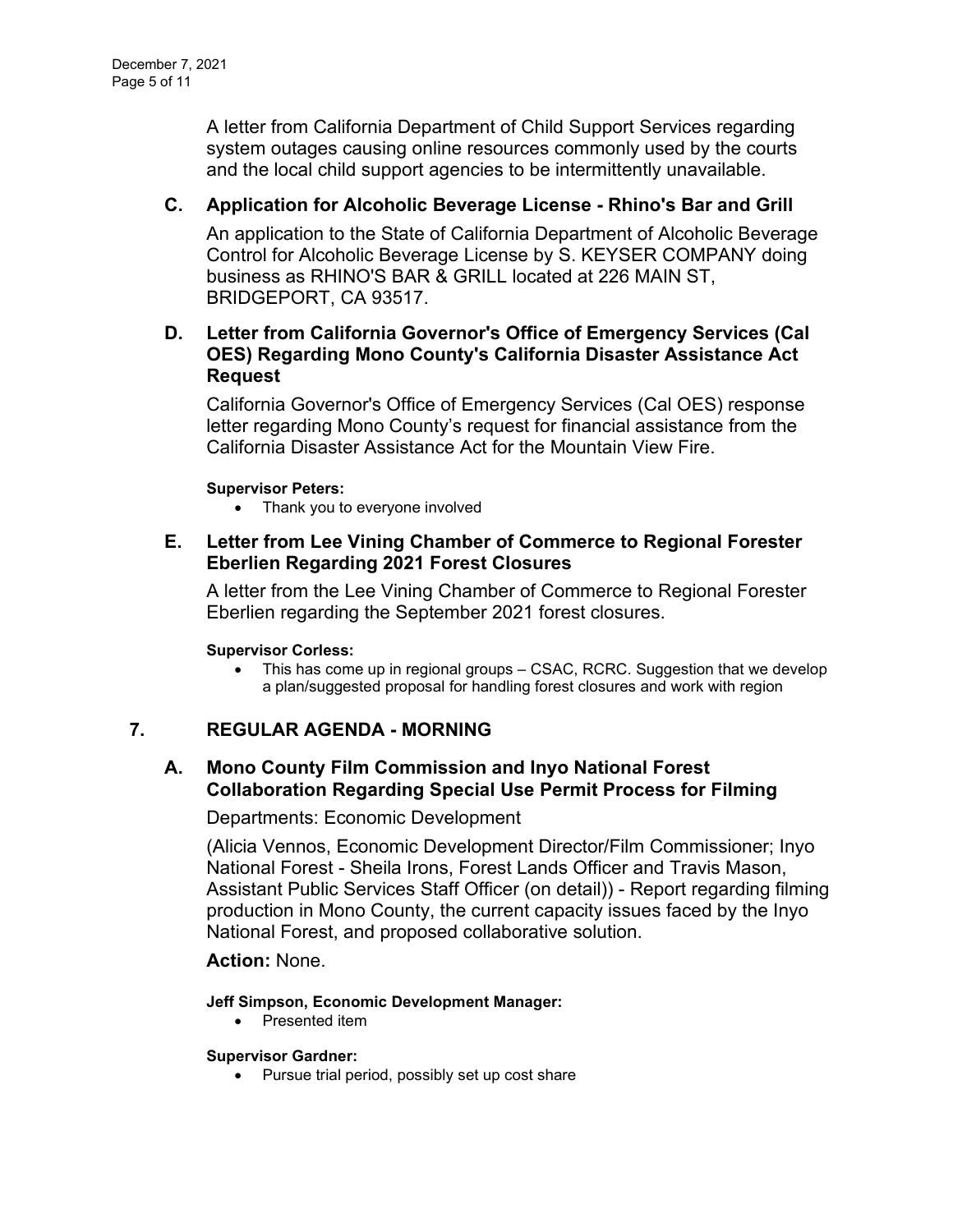#### **Travis Mason, Assistant Public Services Staff Officer:**

• Vacant positions – funding and difficulty recruiting

#### **Sheila Irons, Forest Lands Officer:**

• Fees – filming is one of the few with fee retention, most other fees go to treasury. Land Use fees and cost recovery fees for processing and monitoring

#### **Supervisor Corless:**

• Support 6 month trial, but encourage County to approach Film Permitting and Special Use Permits in general as an Economic Development function and not place the burden on already overburdened Inyo National Forest staff

#### **Supervisor Peters:**

• As this pilot program develops, have conversation about Humboldt-Toiyabe and how we can potentially accelerate the opportunities for more special use permits, especially winter recreation

#### **Chair Kreitz:**

• Emphasize support for looking into cost sharing

### **B. [Housing Policy and Programs: Discussion, Prioritization, and](https://agenda.mono.ca.gov/AgendaWeb/CoverSheet.aspx?ItemID=13707&MeetingID=811)  [Summary](https://agenda.mono.ca.gov/AgendaWeb/CoverSheet.aspx?ItemID=13707&MeetingID=811)**

### Departments: Community Development

(Bentley Regehr, Planning Analyst; Wendy Sugimura, Community Development Director) - Discuss and prioritize housing policies and programs, and review summary of programs.

#### **Action:** None.

#### **Wendy Sugimura, Community Development Director:**

• Introduced item

#### **Bentley Regehr, Planning Analyst:**

• Walked through table and programs

Board direction – follow the staff recommendation contained within Staff Report Summary. Add to follow-up items: Board consider emergency declaration around state of housing and discussion on potential short term rental moratorium

*Break 11:17 AM Reconvened: 11:29 AM*

## **C. [COVID-19 \(Coronavirus\) Update](https://agenda.mono.ca.gov/AgendaWeb/CoverSheet.aspx?ItemID=13763&MeetingID=811)**

Departments: CAO, Public Health

(Robert C. Lawton, CAO, Bryan Wheeler, Public Health Director) - Update on Countywide response and planning related to the COVID-19 pandemic.

**Action:** None.

#### **Bryan Wheeler, Public Health Director:**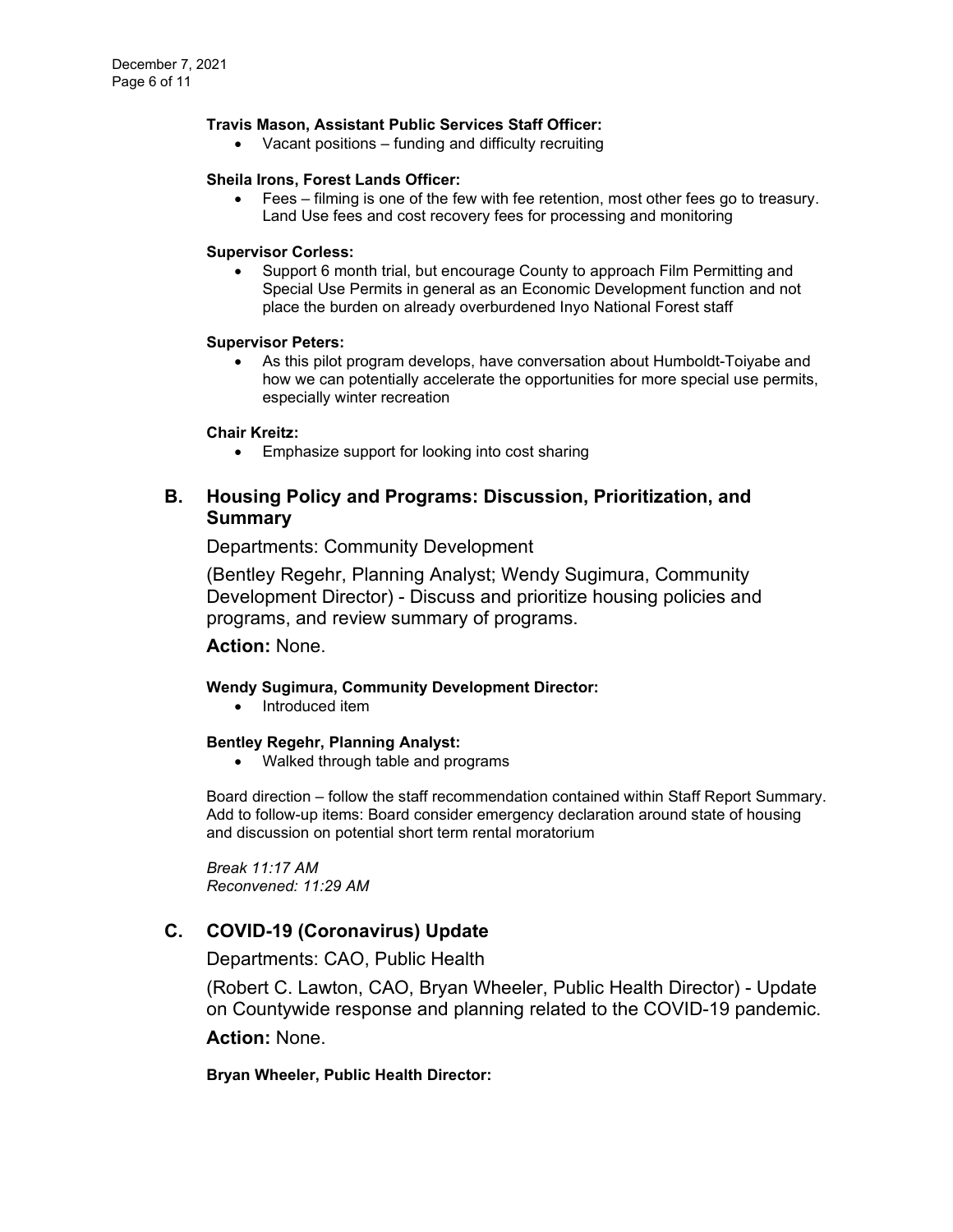- Presentation (can be found under Supporting Documents on meeting webpage: [https://monocounty.ca.gov/bos/page/board-supervisors-134\)](https://monocounty.ca.gov/bos/page/board-supervisors-134)
- Spike in cases
- No indication new variant is in Mono County
- Breakthrough cases, boosters

#### **Supervisor Corless:**

- Feedback from constituent thank you to Bryan and Assistant Director Burrows for information shared on social media
- Community update before holidays, signage posted

### **Public Comment:**

• Wendy Sugimura – AYSO, thanks to Director Wheeler and Public Health staff

## **D. [Mountain View Fire Update and Review of Emergency Declarations](https://agenda.mono.ca.gov/AgendaWeb/CoverSheet.aspx?ItemID=13666&MeetingID=811)**

Departments: Mountain View Fire Emergency Operations Center

(Justin Nalder, EOC Director) - Review of continuing need for Board of Supervisor's November 17, 2020, Declaration of Local Emergency of and Mono County Health Officer's November 19, 2020, Declaration of Local Health Emergency for the Mountain View Fire.

**Action:** Find that there is a need to continue the local state of emergency declared on November 17, 2020 and the local health emergency declared on November 19, 2020 (ratified by the Board on November 24, 2020) until more information is known regarding the remaining unremediated properties, despite the recently-received news from CalOES regarding the County's cost share.

### **Peters motion. Gardner seconded. Vote: 5 yes, 0 no M21-260**

#### **Justin Nalder, EOC Director:**

• California Disaster Assistance Act – funded at 100% for disaster-related projects

#### **Janet Dutcher, Finance Director:**

• Clarified that State reimbursement at 100% is only for debris removal. Remainder of our costs (overtime, repairs and replacement done to guardrails, reconstruction of transfer station) is still being reimbursed at 25%.

## **8. OPPORTUNITY FOR THE PUBLIC TO ADDRESS THE BOARD**

**Janet Dutcher:**

• Today is anniversary of Pearl Harbor. Request that the Board adjourn in memory of those who lost their lives on that day.

Moved to Item 10.

### **9. CLOSED SESSION**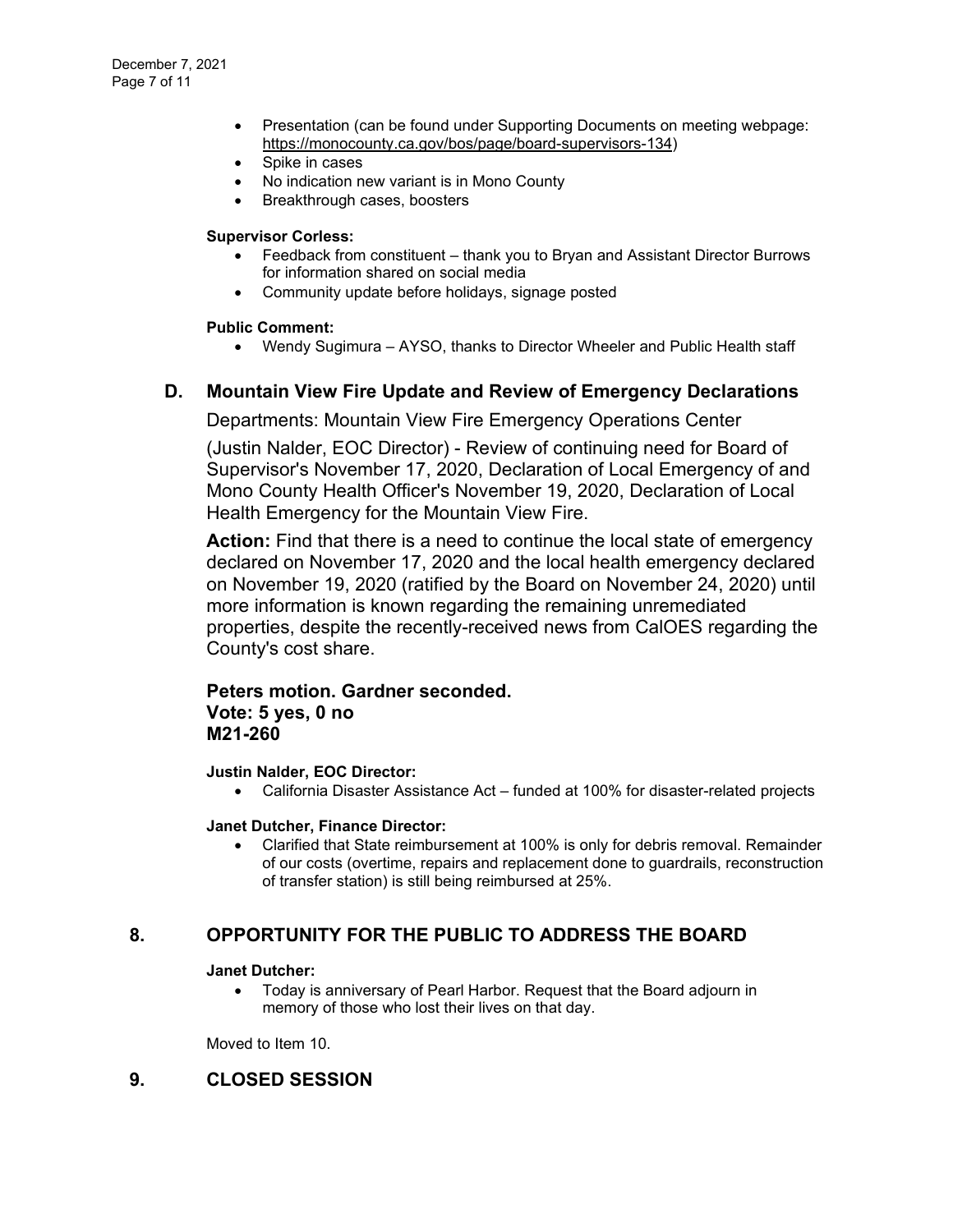*Closed Session: 12:27 PM* 

*Reconvened: 2:53 PM*

No action to report out of Closed Session.

# **A. Closed Session - [Labor Negotiations](https://agenda.mono.ca.gov/AgendaWeb/CoverSheet.aspx?ItemID=13762&MeetingID=811)**

CONFERENCE WITH LABOR NEGOTIATORS. Government Code Section 54957.6. Agency designated representative(s): Bob Lawton, Stacey Simon, Janet Dutcher, Anne Frievalt, Ryan Roe, and Oliver Yee. Employee Organization(s): Mono County Sheriff's Officers Association (aka Deputy Sheriff's Association), Local 39 - majority representative of Mono County Public Employees (MCPE) and Deputy Probation Officers Unit (DPOU), Mono County Paramedic Rescue Association (PARA), Mono County Public Safety Officers Association (PSO). Unrepresented employees: All.

# **B. Closed Session - [Existing Litigation](https://agenda.mono.ca.gov/AgendaWeb/CoverSheet.aspx?ItemID=13744&MeetingID=811)**

CONFERENCE WITH LEGAL COUNSEL - EXISTING LITIGATION. Paragraph (1) of subdivision (d) of Government Code section 54956.9. Name of case: Claim for damages filed by Jenna Lavender.

# **C. Closed Session - [Existing Litigation](https://agenda.mono.ca.gov/AgendaWeb/CoverSheet.aspx?ItemID=13745&MeetingID=811)**

CONFERENCE WITH LEGAL COUNSEL - EXISTING LITIGATION. Paragraph (1) of subdivision (d) of Government Code section 54956.9. Name of case: Claim for damages filed by Craig Balogh.

# **D. Closed Session - [Existing Litigation](https://agenda.mono.ca.gov/AgendaWeb/CoverSheet.aspx?ItemID=13793&MeetingID=811)**

CONFERENCE WITH LEGAL COUNSEL – EXISTING LITIGATION. Paragraph (1) of subdivision (d) of Government Code section 54956.9. Name of case: *County of Mono v. K.R. Property Management, et al*. (Mono County Superior Court Case No.: CV200081).

## **E. Closed Session - [Exposure to Litigation](https://agenda.mono.ca.gov/AgendaWeb/CoverSheet.aspx?ItemID=13800&MeetingID=811)**

CONFERENCE WITH LEGAL COUNSEL – ANTICIPATED LITIGATION. Significant exposure to litigation pursuant to paragraph (2) of subdivision (d) of Government Code section 54956.9. Number of potential cases: one.

# **F. Closed Session - [Public Employee Evaluation](https://agenda.mono.ca.gov/AgendaWeb/CoverSheet.aspx?ItemID=13781&MeetingID=811)**

PUBLIC EMPLOYEE PERFORMANCE EVALUATION. Government Code section 54957. Title: County Administrative Officer.

# **10. BOARD MEMBER REPORTS**

### **Supervisor Corless:**

• 11/18-19: California Wildfire and Forest Resilience Task Force Meeting and Caldor Fire Tour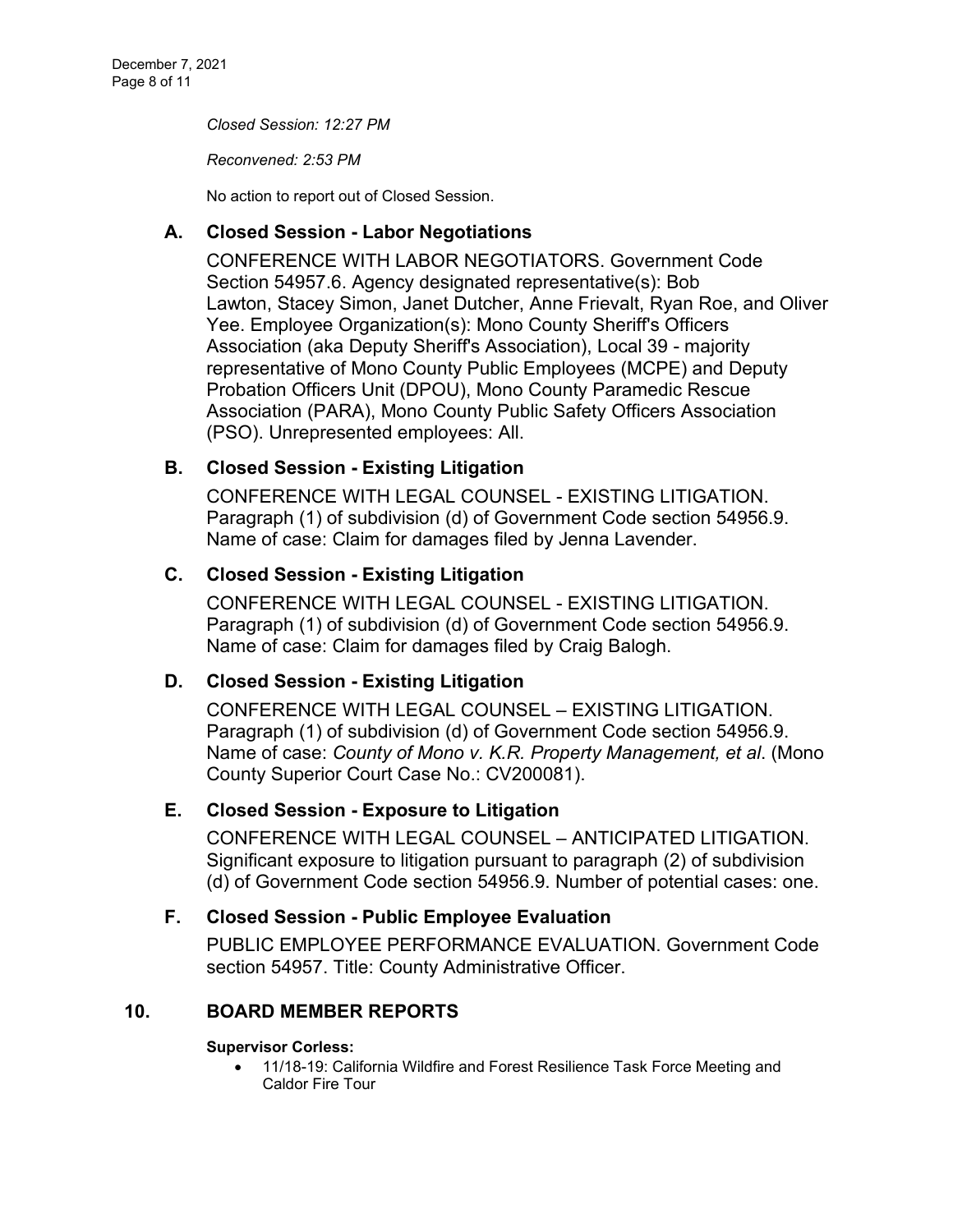- At meeting, reviewed current status of state's wildfire year and progress on action plan, with special focus on a plan to increase the use of prescribed fire, more info here: https://fmtf.fire.ca.gov/. As member of task force executive committee, joined a tour of the Caldor Fire footprint, organized by the Tahoe Conservancy and led by Cal Fire and the El Dorado National Forest. There were many lessons learned that are applicable to Mono County; given the heightened interest in wildfirerelated issues, suggest agendizing an update on the tour and task force in January.
- 11/29-12/2: CSAC Annual Meeting--congratulations to Supervisor Peters on his well-deserved recognition/award there.
- 12/6: Eastern Sierra Sustainable Recreation Partnership meeting. Noted that Supervisor Gardner and the Eastern Sierra Dispersed Camping Collaborative were nominated for a partnership award by US Forest Service Region 5, along with the Eastern Sierra Climate and Communities Resilience Project.

#### **Supervisor Duggan:**

- November 17 attended Economic Development Tourism and Film Commission meeting. Highlight of meeting was importance of working with Forest Service on economic issues
- Also that evening, attended Tri-Valley Groundwater Management District meeting – reviewed the upcoming GSP
- November 18 attended OVGA meeting, to review public comment and set deliverables for meeting on 12/9
- That evening, attended Long Valley RPAC meeting
- November 23 attended CSA #1 meeting, working with Public Works on upcoming recreation projects and community services enhancements. Thank you to Public Works for work with CSA #1 and other entities in community to help solve issue of timely mail delivery.
- November 29 December 2 attended CSAC Annual Meeting
- Yesterday, participated in radio call in program called Mondays with the Mayor

#### **Supervisor Gardner:**

- On Wednesday Nov. 17 I participated in a meeting of the June Lake Chamber of Commerce. Topics discussed included a beautification project at the balanced rock site and possible options for raising revenue for community projects.
- Last week I attended with my Board colleagues the California State Association of County Supervisors Annual Conference in Monterey. The conference had several excellent speakers on a variety of subjects.
- On Wednesday Dec. 1 I participated in the monthly meeting of the June Lake Citizens Advisory Committee. Topics discussed included redistricting, the County's Strategic Planning process, and options for locating an EV Charger in June Lake.
- On Thursday Dec. 2 I participated in another planning session for the Children's Summit to be held on July 13 of 2022.
- On Friday Dec. 3 I participated in the monthly meeting of the Kutzadika Tribal Council. Topics discussed included the status of Federal recognition of the Tribe, the process for tribal consultation for County projects and other matters, and updates on several ongoing tribal projects.
- Yesterday I attended a meeting of the NACO Public Lands Policy Committee and the Western Interstate Region Board. Topics discussed included an update on pending Congressional legislation, and other public lands issues.
- Also, yesterday I participated on the monthly meeting of the Eastern Sierra Sustainable Recreation Partnership. Topics discussed included the status of several grant opportunities and pending state and Federal initiatives.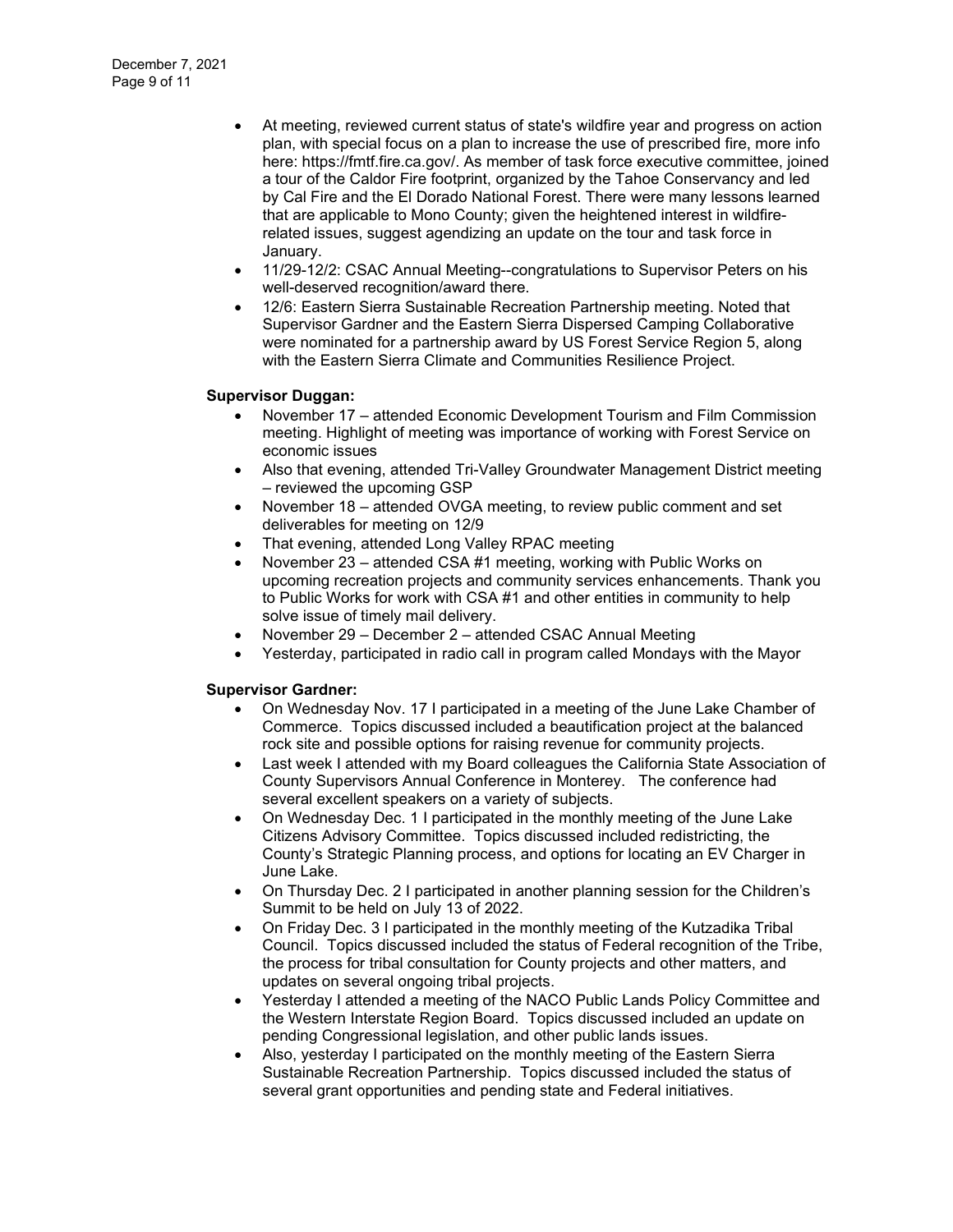#### **Chair Kreitz:**

- On November 18th I participated in the quarterly Mono County Treasury Oversight Committee meeting. The Committee approved the investment policy, which will be coming before the Board in January.
- The MLH Development and Program Committee met on Friday, November 19th to discuss the status of the Access Apartments.
- Monday, November 22<sup>nd</sup> I met with the CSAC Housing, Land-use, and Transportation Committee to review the final agenda for the CSAC Annual Conference.
- Tuesday, November 23, I met with Rural County Representatives of California (RCRC) to discuss their Golden State Finance Agency programs. They offer down payment assistance programs for households earning up to 160% AMI, some are forgivable, program works best with FHA lending since the highest percent down is 7%.
- Later Tuesday, the CoC Point-in-Time Count committee met. The January 2022 Count will take place the night of January  $27<sup>th</sup>$ .
- Last week I attended the CSAC Annual Conference. My week started with a great business meeting and presentation for the Women's Leadership Forum. I also attended a workshop on how counties are spending their ARPA funds. Some counties are using surveys their communities to see how the public would like the funds to be spent. The funds may be spent on any CDBG eligible activity. The Housing, Land-use and Transportation Committee meeting included a discussion on priorities, the Infrastructure Investment and Jobs Act and the future of the gas tax and California transportation revenue trends. The CSAC Board approved a 3% increase in the annual dues structure at their Board meeting.
- Monday, December  $6<sup>th</sup>$ , I attended the CCRH Legislative Committee meeting. We reviewed 15 activities that resulted from the CCRH Annual Housing Summit. The Committee used this meeting to make some further refinement and prioritization that will go to the full board for consideration on Friday.
- Later, I participated in the regular monthly Mammoth Lakes Housing board meeting. The Board approved a contract with RCAC to provide an additional \$16,000 in rental assistance. We received an update from MLH on IMACA's Valley Apartments which is causing severe financial strain on IMACA. The Board asked for more information prior to further consideration on some form of partnership.

#### **Supervisor Peters:**

- Today and tomorrow, will be participating on interview panel for Humboldt-Toiyabe Bridgeport District Ranger position
- Toiyabe Health Clinic in Bridgeport has hired an RN, expanding services
- IMACA controller position is open
- NACo committee meetings
- CSAC Annual Conference

Moved to Item 9.

## **ADJOURNED AT 2:53 PM in memory of those who lost their lives in the attack on Pearl Harbor.**

## **ATTEST**